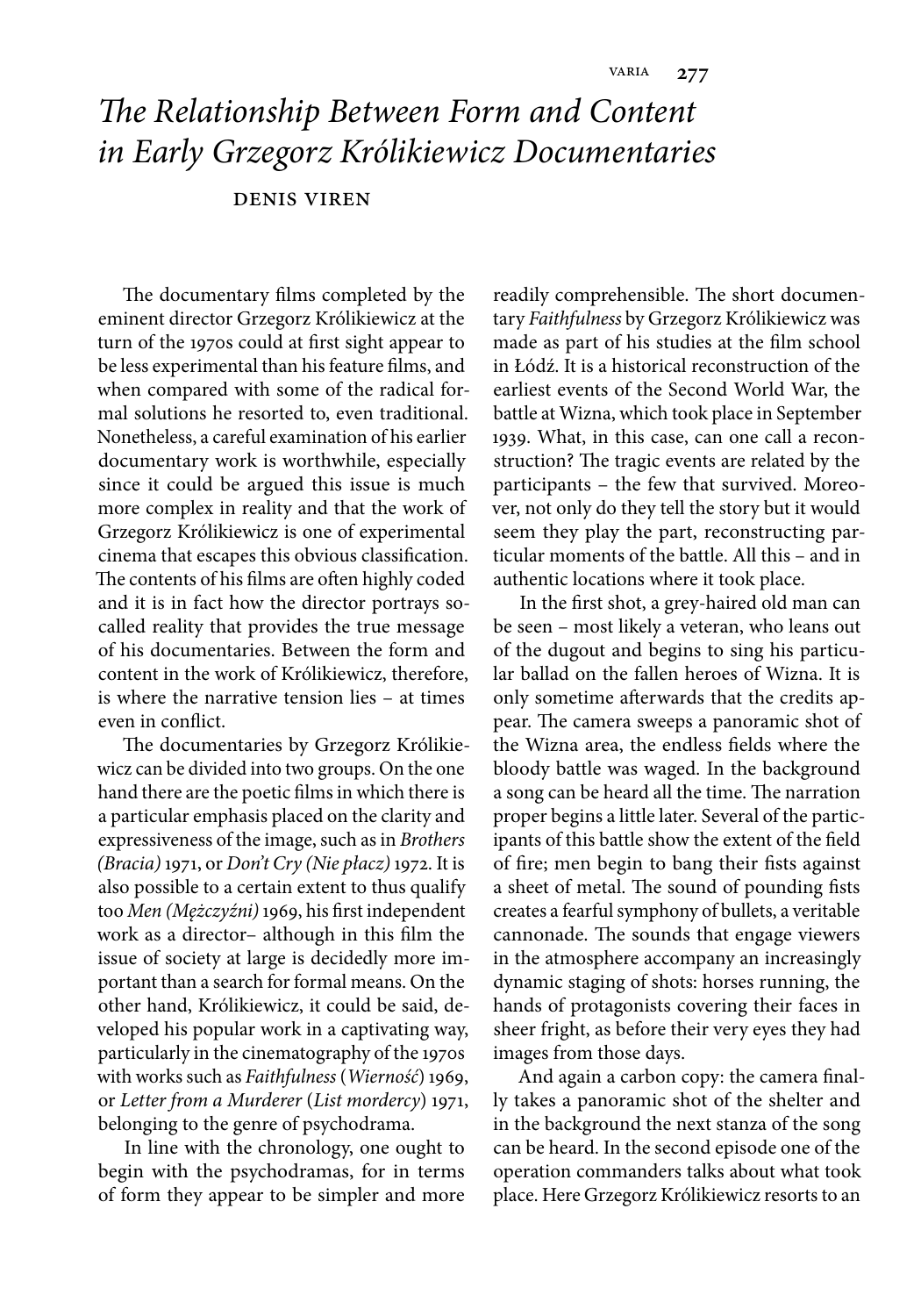editing effect reminiscent of Dennis Hopper's *Easy Rider* 1969, where parallel editing was used as a method of linking scenes. In *Faithfulness,* the officer's monologue is punctuated with the shots taken of others, who begin to speak later. In terms of the documentary filmmaker's socalled ethics, the frames of action where battle participants crawl along the ground, trying to reconstruct its course, may raise certain questions. One of the veterans, however, says an extremely important line for understanding the director's method: "When I reached the shelter I felt just as I do today". Królikiewicz attempts to lead his protagonists, in as much as it is possible, into a physical and psychological state that reflects the dramatic experiences from that time, thereby extracting emotions experienced in that period – ones set in the present, living time.

In the third episode, there is a change. In the third stanza of the ballad, two participants of the battle as if interrupt each other's story, which is accomplished with the aid of editing effects. Thus the final, dramatic moments are presented when the operation commander Captain Raginis commits suicide and those who survive are taken prisoner. The veterans, physically tired, breathe heavily, faces awash with perspiration. Królikiewicz and camera operator Mierosławski provide the viewers with the opportunity to see them in particular detail – the camera makes rather nervous moves, additionally providing a sense of anxiety and thus making viewers aware that for these veterans it is as if the events of the distant past are still alive. The nightmare continues.

Film critic Bogumił Drozdowski in his article on Polish documentary films of the 1970s, wrote the following on *Faithfulness*:

This is a unique film, a reaction to the so-called cinematographic career of talking heads. The film evokes both feelings of distaste and respect but most of all, authentic emotions. One does not forget such images and therefore the contents as well, which are highly compelling.[**1**]

**[1]** B. Drozdowski, "Zmiana warty" [Changing of the Guard], *Kino* 1974, no. 1, p. 21.

It should be remembered that the so-called talking heads were one of the characteristic traits of new documentary cinema at that time and that Grzegorz Królikiewicz was one its most important representatives. Film critic Andrzej Michalak's article devoted to the 'Kraków School' and the landmark film Festival in Kraków in 1971, names Grzegorz Królikiewicz as the 'informal leader of the group'. As much as, according to Drozdowski, the film *Faithfulness*, completed in 1969, is far from the poetics of the above, it is in fact one of Grzegorz Królikiewicz's next films, Letter From a Murder*er,* that appears to realise this in full.

This 30 minute film was made for the television cycle *Facts Talk* and tells of a story of a letter sent to the National Council in Radom from an anonymous person from East Germany. In the letter the writer turns to the residents of the town and tells the story of his life; a German by origin who was raised in Radom and when the war started was an active Nazi… Giving shocking details of crimes that he committed, he asks for forgiveness… One needs to emphasise that the material in itself has an unusually strong impact, but Grzegorz Królikiewicz goes further and achieves a totally unbelievable, personal effect, for the letter is in turn read by the ordinary residents of Radom. Among them is for example a woman, the daughter of a man murdered by the Nazis – who knows, maybe the very writer of the letter? In fact, thanks to the inclusion of the personal experiences of such people, thanks to their commentaries, the film can be read as an artistic and personal development of the so-called talking heads formula.

The films Faithfulness and Letter from a Mur*derer*, which may be termed historical despite the fact they also undertake issues reaching the contemporary, are a consequence of events in the past and its continual impact on people's lives. The two remaining documentaries by Królikiewicz, which are yet to be discussed, relate directly and exclusively to contemporary problems. Attempting to define the fundamental difference between the young documentary film makers of 'The Kraków School' and 'The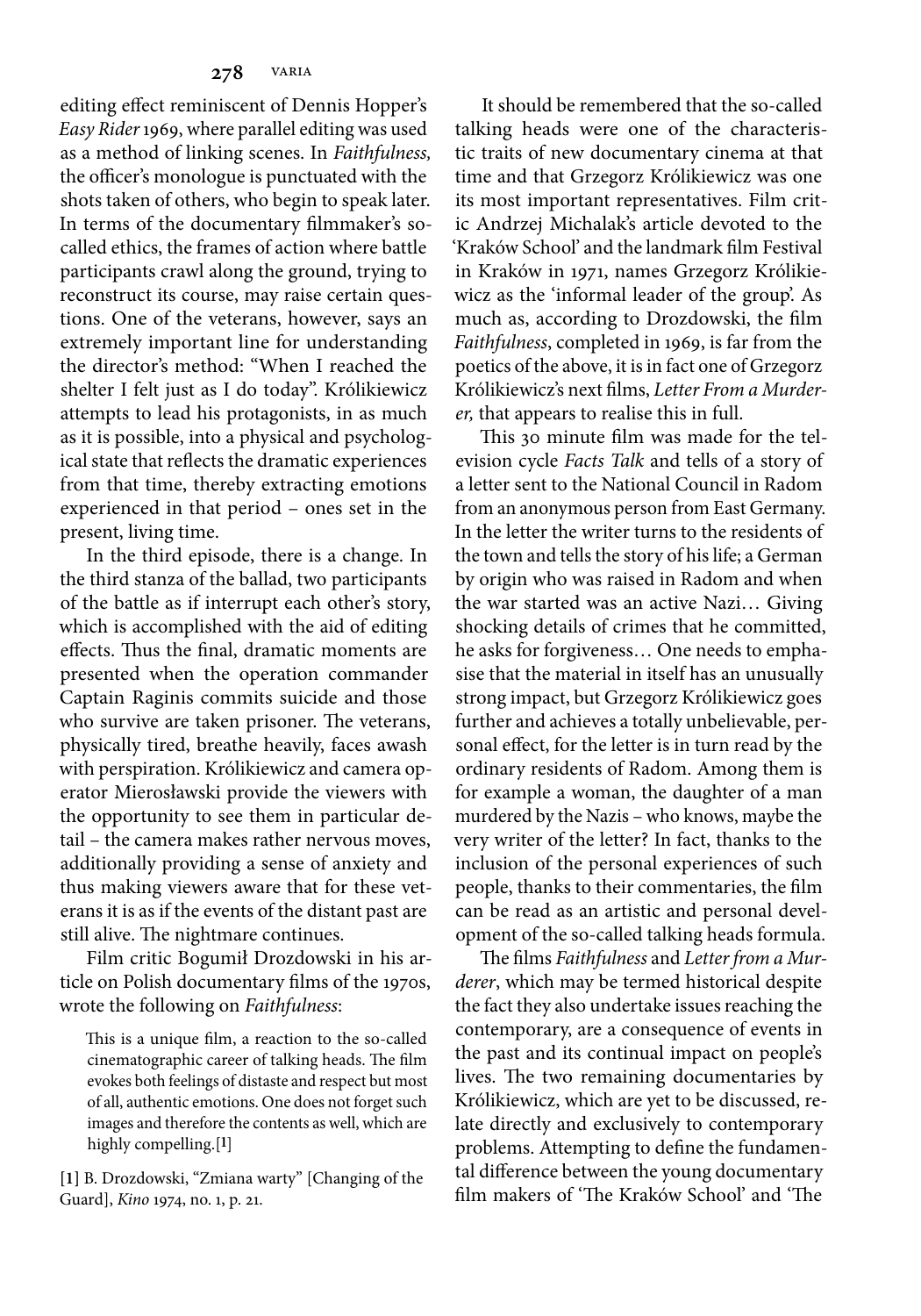Karabash School', Michalak writes: "I think the most important difference is the consistent undertaking of young artists to engage in raising social issues and their striving for an uncompromising and razor sharp articulation of the truth".<sup>[2]</sup> This comment refers to the criticism of young documentary film makers, which finds particular expression in the films of Królikiewicz, and it is he who became responsible for sending *Men* and *Don't Cry* onto the 'shelves'.

The film *Men*, as already mentioned, the first professional film by Królikiewicz, is on first appearances an ordinary report on life in the army. At first one can see how young men say farewell to their family, friends and their beloved at the station. The prevailing atmosphere on the platform is reminiscent of a later film by Królikiewicz, *Don't Cry*, which shall be discussed below. After this scene, the protagonists suddenly turn to an account of life in the army unit. The day begins with the reveille when the soldiers rub their eyes and rise from their warm bunks to go to their assembly and exercises. These scenes are accompanied by the speech of an officer who with exaggerated enthusiasm relates how serving in the army is an honour and a source of satisfaction. The young men carry out a made up command, crawl in the mud, run in masks, remove them, and almost the entire frame is cloaked in smoke… And again there returns the voice of the officer-joker: "What it means to speak of professional things with professionals: I heard the word 'mask' and it sincerely gladdened everyone's heart!" Irony, it can be seen, is one of many devices used by Królikiewicz so as to reveal the truth on serving in the army.

In the second part of the film where the taking of the oath is shown, it begins with a general shot of the stairs where the young men sit and sing *Anna Maria*. Suddenly the song breaks off, there is a cut and in the shot from above the assembly of soldiers lined up can be seen. In this place the visual conception is particularly clear, as conceived by the director and camera operator. Thus there is a shift from a close up of the location to increasingly more distant ones, which was to show the graduation and inevi-

table stripping of individuality as far as these young soldiers were concerned. The director commented on his idea as follows: "It is important that the camera is ever more distant from their individualism, forms of difference, up to the impression of an anonymous ant that does the same as every other".[**3**]

The transformation of these young soldiers into one uniform mass is finally completed in the last frame, shot at a maximum distant location, where we see the young men in the snow with blankets. Off-camera the viewer can hear the response to the question of what army life is like – answered with little enthusiasm but of course not negatively: "Well that's the army for you, isn't it". Piotr Marecki rightly notices in the lengthy interview with the director: "It is possible to think [...] That *Men* is a film in the purely realistic convention – however, so that a process of discovery takes place, there is need for the particular form that you have given it".[**4**] It is only thanks to the planned approach taken by the camera, introducing a comment from off camera and a contrastive editing of features that there takes place "an uncompromising and razor sharp articulation of the truth".

The film *Don't Cry* to a certain extent continues the theme of *Men* for it also tells a story of young men who go to enlist in the army. From the formal aspect, however, this film is more complicated and sophisticated. In the approach to exposure, Królikiewicz used his favourite method of initiating "the film beyond the frame": more or less in the course of a minute against a white background (it is

**[2]** A. Michalak, "Przełom w polskim dokumencie – program artystyczny 'szkoły krakowskiej'" [A Breakthrough in Polish Documentary Cinema – Artistic Programme of the 'Kraków School'], in: *Kino polskie: reinterpretacje. Historia – ideologia – polityka*, eds. K. Klejsa and E. Nurczyńska-Fidelska, Rabid, Kraków 2008, p. 440.

**[3]** P. Kletowski, P. Marecki, *Królikiewicz: Pracuję dla przyszłości* [Working for the Future], Korporacja Ha!art, Kraków 2011, p. 245. **[4]** Ibidem, p. 250–251.